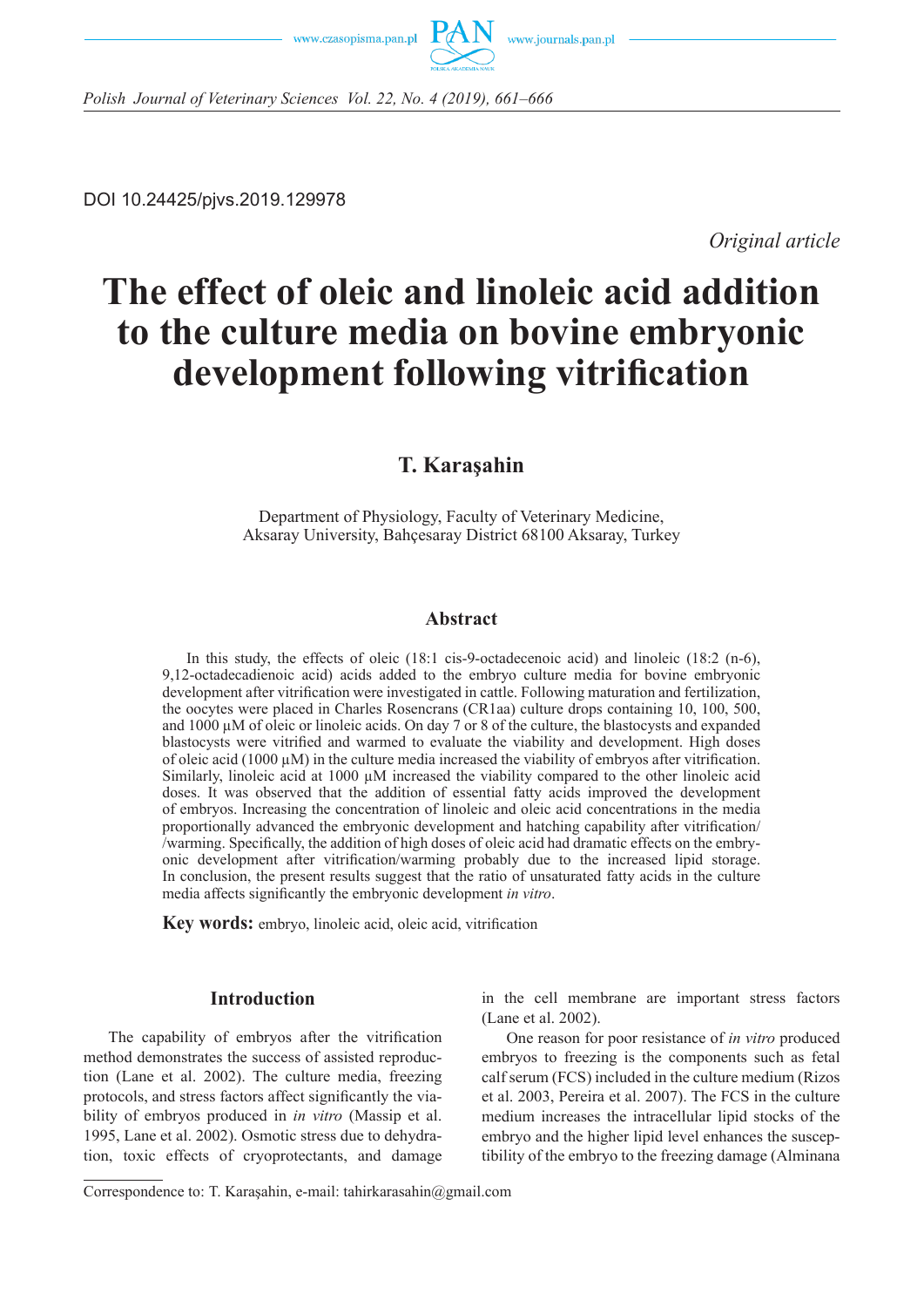

and Cuello 2015, Meneghel et al. 2017). The fatty acids are known to have important roles in embryonic development (McKeegan and Sturmey 2011). Long chain fatty acids, commonly found in the mammalian oocytes, are rich in energy. Unsaturated fatty acids such as oleic acid may affect cell membrane fluidity and the viability of oocytes/embryos after freezing (Zhang et al. 2012). Although oleic acid in cell cultures promotes the accumulation of triglycerides, it also acts as a protective agent against the lipotoxicity of triglycerides (Listenberger et al. 2003).

In the vitrification method, the embryos are treated with a high concentration of solutions and the glass-like solidification of ice without crystallization occurs in solutions with rapidly increasing viscosity (Kizil et al. 2007). A major disadvantage of vitrification is the requirement of high concentration of cryoprotectants and associated embryo toxicity (Pugh et al. 2000). Previous studies have shown that fatty acids have positive effects on normal oocyte maturation, fertilization, and embryonic development (Khandoker and Tsujii 1999, Kim et al. 2001).

Effects of polyunsaturated fatty acids differ depending on the cell types (Wang et al. 2009). In the cultured endothelial cells, linoleic acid increased the amount of intracellular calcium while producing superoxide and nitric oxide products (Saraswathi et al. 2004). However, linoleic acid was reported to protect cells against oxidative stress in insulin-secreting cell lines and primary normal human fibroblasts (Beeharry et al. 2003, Beeharry et al. 2004). The addition of trans-10, cis-12 octadecadienoic acid (t10, c12 CLA), a derivative of conjugated linoleic acid, to the culture media of bovine embryos has been shown to increase the viability of embryos after freezing-thawing (Pereira et al. 2007). After the addition of linoleic acid to the serum-containing culture media after freezing-thawing, an increase in the development rates of the morula stage embryos was observed (Hochi et al. 1999). Aardema et al. (2011) examined the effects of three different fatty acids (saturated palmitic, stearic acid, and unsaturated oleic acid) on the development of bovine oocytes. Palmitic and stearic acids had dose-dependent inhibitory effects on the amount of fats stored in lipid droplets and showed a detrimental effect on oocyte development. In contrast, they reported that oleic acid significantly increased lipid deposition in lipid droplets and increased oocyte growth. Remarkably, the negative effects of palmitic and stearic acids were eliminated in the presence of oleic acid. These results showed that the saturated and unsaturated fatty acid ratios and amounts were suitable for lipid storage in the maturing oocyte and this was related to the developmental competence of maturing oocytes. Esterification of fatty acids and storage of lipid droplets also protect oocyte from fatty acid-induced lipotoxicity (Listenberger et al. 2003). The fatty acid composition of high- and low- -quality oocytes is different: high-quality oocytes contain more oleic, linoleic and arachidonic acid (Kim et al. 2001).

There is a lack of investigation regarding the effects of fatty acids, especially oleic acid, on the stage of development of bovine embryos *in vitro* after vitrification. The aim of this study was to evaluate the effects of oleic and linoleic acid addition into the embryo culture medium on the bovine embryo development *in vitro* after vitrification.

### **Materials and Methods**

Permission for the study was received from the Hayvancılık Merkez Araştırma Enstitüsü Animal Experiments Local Ethics Committee (2011/56) before the experimental process. All materials used in this study were obtained from Sigma Chemical Co. (St. Louis, MO, ABD) and Gibco (Grand Island, NY, ABD).

#### **Oocyte collection and maturation**

The ovaries for oocyte collection were obtained from a slaughterhouse in Çubuk, Ankara. The location of the slaughterhouse was 40°14′ North 33°01′ East and 985 m above the sea level. The ovaries were transferred to the laboratory in 0.9% NaCL containing 125 mg/L kanamycin sulphate. Follicles at sizes of 2-8 mm were aspirated and washed in Dulbecco modified phosphate buffer solution (D-PBS). Maturation of oocytes were performed in tissue culture medium (TCM-199) containing  $10\%$  FCS + 2 μg/mL FSH. A total of 20 oocytes was placed in 100 µl TCM199, covered with mineral oil, and incubated for 22 hours at  $5\%$  CO<sub>2</sub>, 95% humidity, and 38.5°C.

#### *In vitro* **fertilization (IVF)**

Fertilization of oocytes was performed in Bracket & Oliphant (BO) medium using Holstein sperm thawed with direct sperm washing method. In order to avoid differences in *in vitro* fertilization, sperm collected from a single bull and with equivalent motility were used. BO medium was used in the capacitation of sperm. In order to obtain the capacity and intensity of spermatozoa, the fertilization medium was prepared according to the method proposed by Saito et al. (1994). Four drops of 100 µl BO solution were prepared in 35 mm dishes and each drop was covered with mineral oil. A total of 20 oocytes was placed in 100 µl BO solution. 25000 spermatozoa for a mature cumulus-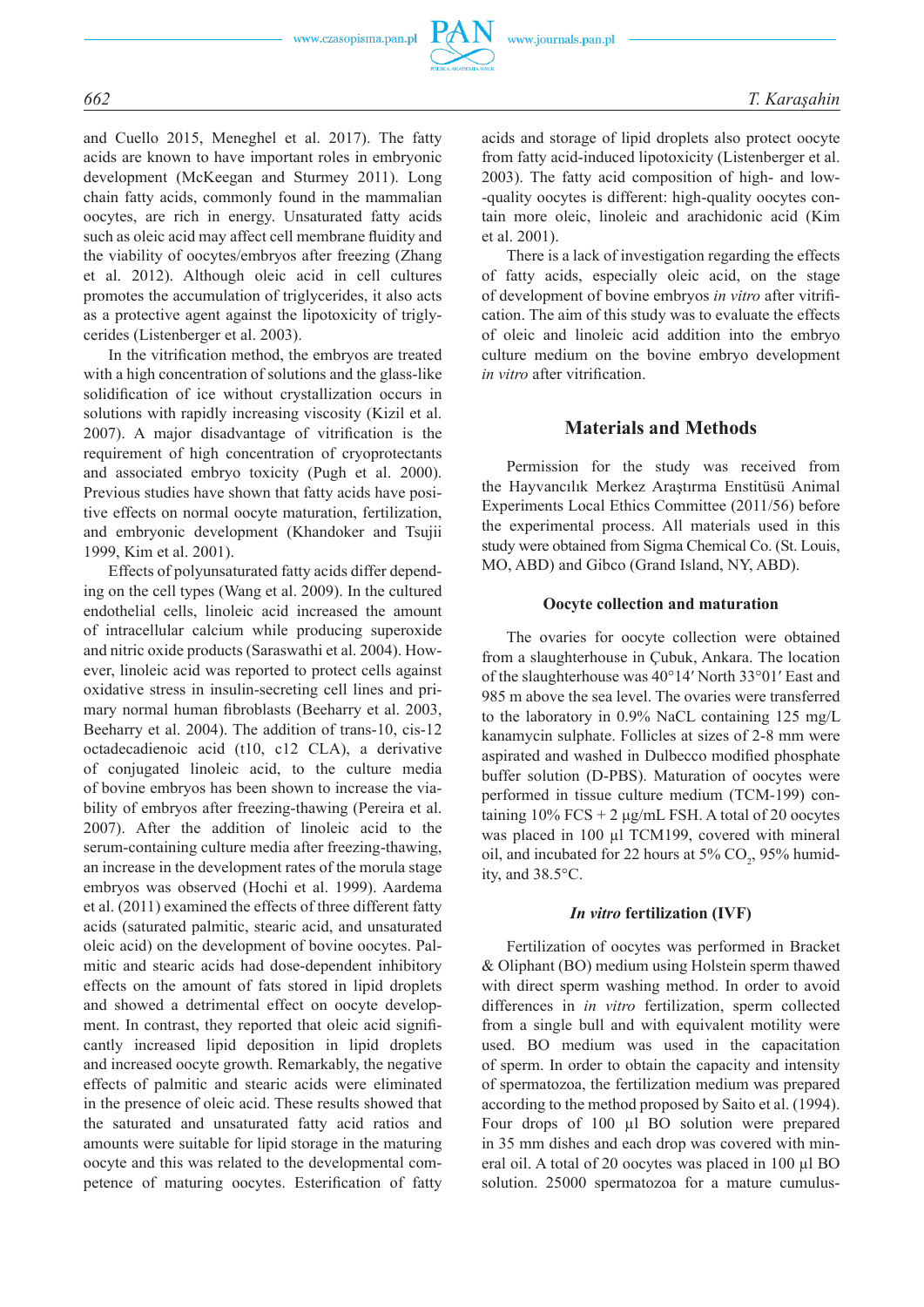# *The effect of oleic and linoleic acid addition to the culture media ... 663*

| Culture medium (Total) | Vitrified warmed embryo | Viable embryo ratio % | Hatching embryo rate % |
|------------------------|-------------------------|-----------------------|------------------------|
| Linoleic               | 25ء                     | $72.00(90)^{b}$       | $20.80(26)^{b}$        |
| Oleic                  | 180                     | $83.89(151)^a$        | $31.67(57)^a$          |
| Control                |                         | $70.37(19)^{b}$       | $18.52(5)^{b}$         |

Table 1. Total viability number of bovine embryos after vitrification in the groups.

Within a column, means without a common superscript differ (p<0.05, Kruskal-Wallis Test). Different letters within a column are significantly different between treatments

|  | Table 2. Viability after vitrification in bovine embryos in the control and treatment groups. |  |  |  |  |  |
|--|-----------------------------------------------------------------------------------------------|--|--|--|--|--|
|  |                                                                                               |  |  |  |  |  |

| Culture medium | Vitrified<br>warmed embryo | Re-expansion 24<br>hours after warming | Viable embryo ratio<br>$\frac{0}{0}$ | Hatching embryo 72.<br>hour after thawing | Hatching embryo<br>rate $\%$ |
|----------------|----------------------------|----------------------------------------|--------------------------------------|-------------------------------------------|------------------------------|
| Linoleic 10    | 33                         | 23                                     | 69.70                                |                                           | 21.21                        |
| Linoleic 100   | 25                         | 17                                     | 68.00                                |                                           | 20.00                        |
| Linoleic 500   | 30                         | 22                                     | 73.33                                | <sub>b</sub>                              | 20.00                        |
| Linoleic 1000  | 37                         | 28                                     | 75.68                                | 8                                         | 21.62                        |
| Oleic 10       | 38                         | 30                                     | 78.95                                | 11                                        | 28.95                        |
| Oleic 100      | 44                         | 37                                     | 84.09                                | 13                                        | 29.55                        |
| Oleic 500      | 46                         | 39                                     | 84.78                                | 14                                        | 30.43                        |
| Oleic 1000     | 52                         | 45                                     | 86.54                                | 19                                        | 36.54                        |
| Control        | 27                         | 19                                     | 70.37                                |                                           | 18.52                        |

\* Chi-Square Test (p>0.05)

-oocyte complex were added for fertilization and incubated for 5-6 hours.

#### *In vitro* **development (IVD)**

Following *in vitro* fertilization, the cumulus cells surrounding the oocytes were removed by pipetting. The oocytes were then taken to the culture drop of CR1aa. The fertilized oocytes were allocated into three groups: 1) Linoleic acid treatment (10, 100, 500 and 1000 µM), 2) Oleic acid treatment (10, 100, 500 and 1000  $\mu$ M), 3) control group with no treatment, and placed in an incubator (5% CO2, 95% humidity, 38.5°C). The embryonic development was monitored at 48 hours and day 7 and 8.

#### **Vitrification of embryos**

Embryos were vitrified according to the method of Saito et al. (1994). *In vitro* production (IVP) embryos and vitrification solutions were equilibrated at room temperature (25°C). In the blastocyst and expanded blastocyst stages, embryos of 7 and 8 days were washed twice in PBS solution containing 20% calf serum (CS) and then, were taken into the vitrification medium. For the purpose of vitrification, the embryos were incubated in vitrification solution 1 (VS1: 0.1M sucrose +  $+$  0.1M xylose  $+$  1% PEG  $+$  10% glycerol) and VS2 (0.2M sucrose + 0.2M xylose +  $2\%$  PEG +  $10\%$ glycerol + 10% ethylene glycol) 5 minutes and followed by 1 minute in VS3 (0.3M sucrose  $+$  0.3M xylose  $+$  3% PEG +  $20\%$  glycerol +  $20\%$  ethylene glycol). The embryos were then placed in 0.25 ml straws (one embryo per straw) and the straws were put directly in liquid nitrogen.

#### **Warming procedure**

The straws with the embryos were removed from the liquid nitrogen and kept in air for about 6 seconds and then at 20°C water for about 10 seconds until fully dissolved. The embryos were taken out of the straws and incubated at 30°C in 0.5 M sucrose for 5 min and 0.25 M sucrose for 5 min for devitrification. Devitrified embryos were then transferred into PBS solution containing 20% CS and washed in 3 different droplets. The embryos transferred to the CR1aa medium were washed 3 times. The embryos were taken into CR1aa culture drops and were controlled for development at 48 and 72 hours after warming in an incubator at  $38.5^{\circ}$ C containing  $5\%$  CO<sub>2</sub> and  $95\%$  humidity. Re-expansion, development of embryos and hatching of blastocysts were recorded at 48 and 72 h post- -warming.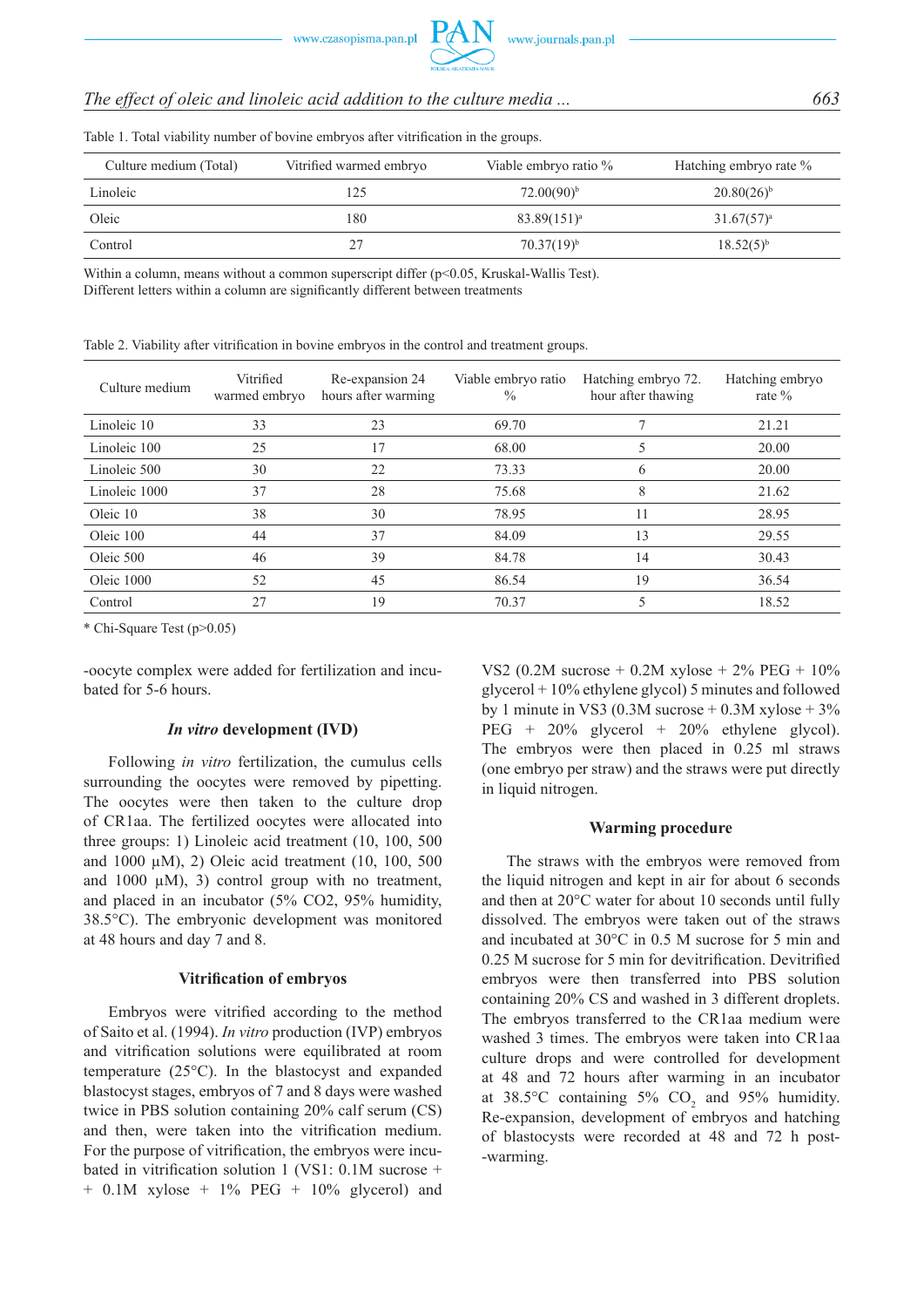

#### **Statistical analysis**

Comparisons among dose effect (oleic, linoleic) on post-warming embryo survival were performed using the Chi-square test. Kruskal Wallis test was used to compare the groups. The statistical significance level was accepted as 5% and the SPSS statistical package program was used for the calculations.

#### **Results**

Total linoleic viability ratio post-warming was determined as 72%. Total oleic viability ratio after warming was determined to be 83.89%. The viability ratio after warming of control group was determined to be 70.37%. Detailed results for viability and hatching of embryos in each group by concentrations of the fatty acids used and total results for each group were presented in Tables 1 and 2. When the results of the different doses of each group were compared, it was observed that the ratio of embryos that maintained viability in the oleic acid group was higher than the linoleic and control group and this was statistically significant ( $p<0.05$ ). The same ratio in the total linoleic acid group was higher than that in the control group (Table 1). Hatching ratio of the embryos after warming was higher for oleic acid group compared to the other groups  $(p<0.05)$  and the linoleic acid group presented higher results than those found in the control group. Compared to the different doses of oleic and linoleic acid the statistical difference was not important. It was observed that linoleic and especially oleic acid gave better results as the dose increased (Table 2).

#### **Discussion**

This study was performed to evaluate the response of the supplementation of oleic and linoleic acids at different doses on the embryo development and viability after vitrification. Freezing of oocytes and embryos increases susceptibility to oxidative stress, thus reduces the chances of survival of embryos after warming (Nedambale et al. 2006). Especially, *in vitro* produced bovine embryos are more susceptible to freezing (Al-Katanani et al. 2002, Rizos et al. 2003, Gomez et al. 2008). Antioxidants added to the embryo culture media are expected to increase the viability of embryos after warming. This study is the first to investigate the effect of oleic acid in the culture media on the viability of *in vitro* produced and vitrified bovine embryos after warming. In this study, after the vitrification/warming of bovine blastocysts, high survival and hatching rates were obtained on days 7 and 8 *in vitro*. Vitrification is a simple, fast and economical method for long-term storage of bovine embryos (Gupta et al. 2016). Pereira et al. (2007), using conjugated linoleic acid, reported that embryos frozen by the slow-cooling procedure significantly improved their ability to maintain post- -thawing viability and to re-expand following cryopreservation. However, the mechanism by which linoleic acid improves embryo survival after freezing has not been elucidated. One explanation for that could be the specific effects of 10t, 12c CLA that reduce the synthesis and uptake of fatty acids by adipocytes (Pereira et al. 2007).

The present study also reports that oleic and linoleic acid in the culture media increased embryonic viability after vitrification. Modifications of fatty acid profile induced by 10t, 12c CLA during the embryo culture may also contribute to the increased embryo resistance against cryopreservation (Pereira et al. 2007). The ratios of re-expansion and hatching obtained in this study were found to be higher than those obtained without the addition of any antioxidants to the culture media by Gomez et al. (2008). Specifically, the results from the oleic acid groups were thought to be the positive effect of this fatty acid since other studies by Shirazi et al. (2009) using TCM-199 media, as in this study presented, lower ratios of survival and hatching without oleic acid. Bovine embryos produced by the IVF method are usually very sensitive to cryo-damage due to the intracellular and membrane disturbances caused by the change of water and cryoprotectant substances between the cell and the extracellular environment after vitrification (Dinnyes et al. 1999).

Generally, polyunsaturated fatty acids and especially linoleic acid support a number of key developmental processes in the embryo. They act as precursors of eicosanoids and regulate endocytosis/exocytosis, ion-channel modulation, DNA polymerase inhibition, and gene expression (Haggarty et al. 2006). The proportion of unsaturated fatty acids in the embryo is positively correlated with the chance of embryo survival (Haggarty et al. 2006). In the present study, especially high doses of oleic acid increased the viability and hatching ratios of embryos after vitrification/warming process. Although 500 and 1000 μM doses of linoleic acid increased the viability rate, low doses were not as effective. This is similar to a previous report by Darwich et al. (2010) who employed unsaturated fatty acids such as linoleic acid, linolenic acid, and docosahexaenoic acid. Except for 100 μM of linolenic acid and 10 and 100 μM of docosahexaenoic acid, fatty acid addition to the culture media had no effect on the embryonic development after warming (Darwich et al. 2010). Our results were in accordance with those of Pereira et al. (2007) where high doses of oleic and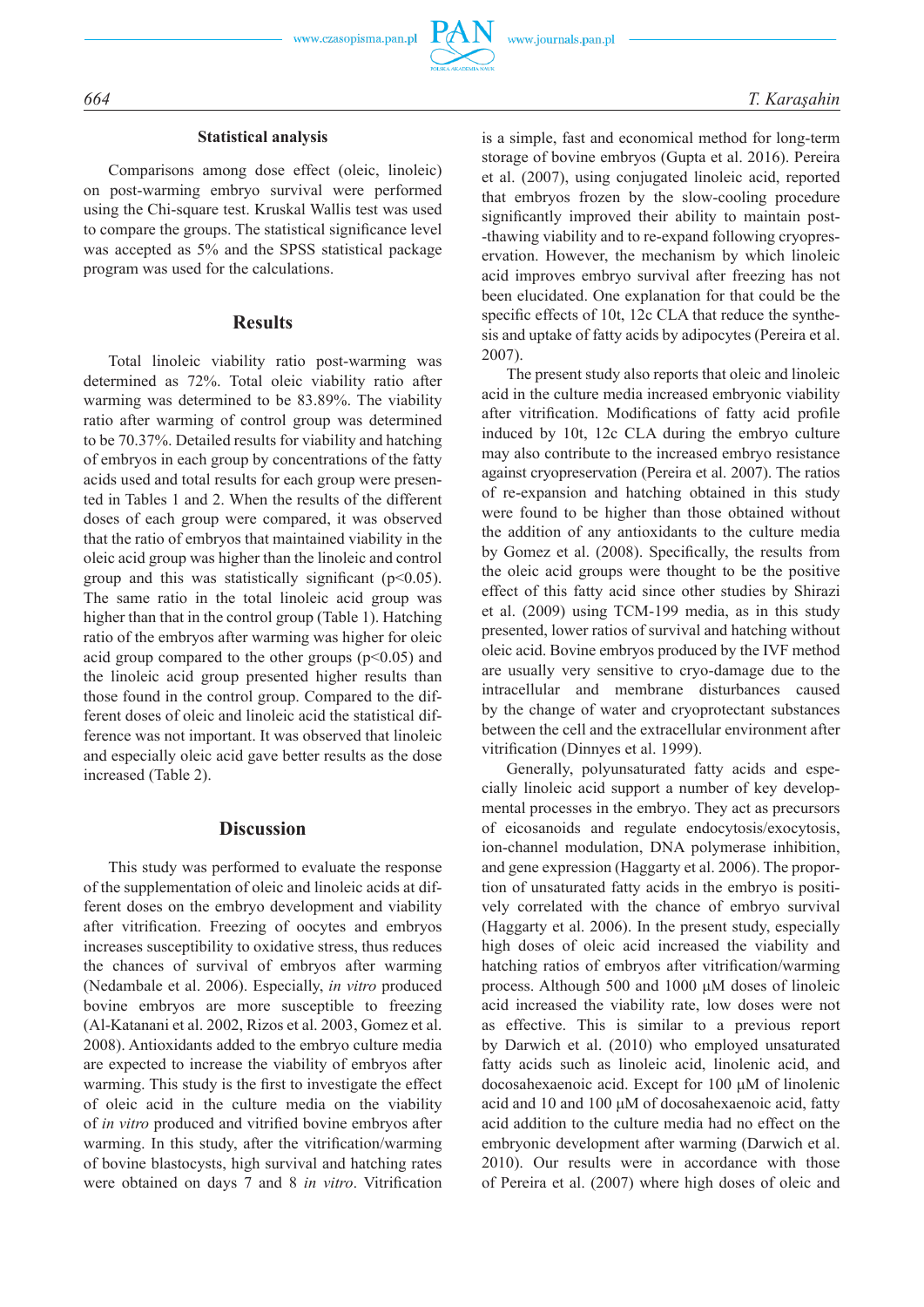www.czasopisma.pan.pl



## *The effect of oleic and linoleic acid addition to the culture media ... 665*

linoleic acid supported embryo development. Similarly, it also supports the previous studies that oocytes obtained from PUFA-fed sheep were of better quality and more resistant to freezing (Zeron et al. 2002).

Kim et al. (2001) found that in fresh and frozen--thawed immature bovine oocytes, the quality of oocytes increased as their concentrations of oleic, linoleic and arachidonic acids increased. In our study, it was seen that the viability ratio of the embryos increased after vitrification as the amount of oleic and linoleic acid increased. In *in vitro* produced embryos, there is a dense accumulation of lipids, especially in the membrane (Abe et al. 2002). Perhaps, the most important factor affecting the viability of embryos in the freezing process is the presence and distribution of lipids. Excessive lipid accumulation was suggested as the main cause for reduced cryotolerance of IVP embryos (Abe et al. 2002). The specific mechanism through which lipid accumulation in the IVP embryos influenced cryotolerance is unknown; however, peroxidation of the lipids might account for this decrease (Seidel 2006). Aardema et al. (2011) noted that effective storage of the esterified fatty acids in the lipid droplets may prevent an increase in the lipotoxic effects that may result from fatty acids present in the cell. This is similar to our observation that the high oleic acid concentration causes storage of neutral lipids and does not affect the developmental efficacy of freeze- -thawed embryos.

As a result, it was observed that essential fatty acids made significant contributions to embryo development after vitrification/warming. As the amount of linoleic acid and oleic acid in the media increased, the embryonic development and hatching ability after warming were enhanced. High doses of oleic acid had particularly remarkable effects on the embryo development, which is likely to result from an increase in the lipid storage. Therefore, it can be concluded that the ratio of unsaturated fatty acid found in the culture medium affected positively the embryonic developmental capacity.

#### **Acknowledgements**

This study was financed under a project supported by the General Directorate of Agricultural Research and Policies (TAGEM), Ankara, Turkey.

#### **References**

Aardema H, Vos PL, Lolicato F, Roelen BA, Knijn HM, Vaandrager AB, Helms JB, Gadella BM **(2011)** Oleic acid prevents detrimental effects of saturated fatty acids on bovine oocyte developmental competence. Biol Reprod 85: 62-69.

- Abe H, Yamashita S, Satoh T, Hoshi H **(2002)** Accumulation of cytoplasmic lipid droplets in bovine embryos and cryotolerance of embryos developed in different culture systems using serum-free or serum-containing media. Mol Reprod Dev 61: 57-66.
- Al Darwich A, Perreau C, Petit MH, Papillier P, Dupont J, Guillaume D, Mermillod M, Guignot F (2010) Effect of PUFA on embryo cryoresistance, gene expression and AMPKalpha phosphorylation in IVF-derived bovine embryos. Prostaglandins Other Lipid Mediat 93: 30-36.
- Al-Katanani YM, Drost M, Monson RL, Rutledge JJ, Krininger CE 3rd, Block J, Thatcher WW, Hansen PJ **(2002)** Pregnancy rates following timed embryo transfer with fresh or vitrified *in vitro* produced embryos in lactating dairy cows under heat stress conditions. Theriogenology 58: 171-182.
- Alminana C, Cuello C **(2015)** What is new in the cryopreservation of embryos? Anim Reprod 12: 418-427.
- Beeharry N, Chambers JA, Green IC **(2004)** Fatty acid protection from palmitic acid-induced apoptosis is lost following PI3-kinase inhibition. Apoptosis 9: 599-607.
- Beeharry N, Lowe JE, Hernandez AR, Chambers JA, Fucassi F, Cragg PJ, Green IC **(2003)** Linoleic acid and antioxidants protect against DNA damage and apoptosis induced by palmitic acid. Mutat Res 530: 27-33.
- Dinnyes A, Lonergan P, Fair T, Boland MP, Yang X **(1999)** Timing of the first cleavage post-insemination affects cryosurvival of *in vitro*-produced bovine blastocysts. Mol Reprod Dev 53: 318-324.
- Gomez E, Rodríguez A, Muñoz M, Caamaño JN, Hidalgo CO, Morán E, Facal N, Diez C **(2008)** Serum free embryo culture medium improves *in vitro* survival of bovine blastocysts to vitrification. Theriogenology 69: 1013-1021.
- Gupta A, Singh J, Anzar M **(2016)** Effect of cryopreservation technique and season on the survival of *in vitro* produced cattle embryos. Anim Reprod Sci 164: 162-168.
- Haggarty P, Wood M, Ferguson E, Hoad G, Srikantharajah A, Milne E, Hamilton M, Bhattacharya S **(2006)** Fatty acid metabolism in human preimplantation embryos. Hum Reprod 21: 766-773.
- Hochi S, Kimura K, Hanada A **(1999)** Effect of linoleic acid-albumin in the culture medium on freezing sensitivity of *in vitro* produced bovine morulae. Theriogenology 52: 497-504.
- Khandoker MA, Tsujii H **(1999)** Effect of exogenous fatty acids on *in vitro* development of rat embryos. Asian- -Australas J Anim Sci 12: 169-173.
- Kim JY, Kinoshita M, Ohnishi M, Fukui Y **(2001)** Lipid and fatty acid analysis of fresh and frozen-thawed immature and *in vitro* matured bovine oocytes. Reproduction 122: 131-138.
- Kizil SH, Akyol N, Karaşahin T, Satılmış M **(2007)** The vitrification of *in vitro* fertilized bovine embryos after 7 days cultured. Journal of Lalahan Lives Res Ins 47: 1-5.
- Lane M, Maybach JM, Gardner DK **(2002)** Addition of ascorbate during cryopreservation stimulates subsequent embryo development. Hum Reprod 17: 2686-2693.
- Listenberger LL, Han X, Lewis SE, Cases S, Farese Jr RV, Ory DS, Schaffer JE **(2003)** Triglyceride accumulation protects against fatty acid-induced lipotoxicity. Proc Natl Acad Sci USA 100: 3077-3082.
- Massip A, Mermillod P, Dinnyes A **(1995)** Morphology